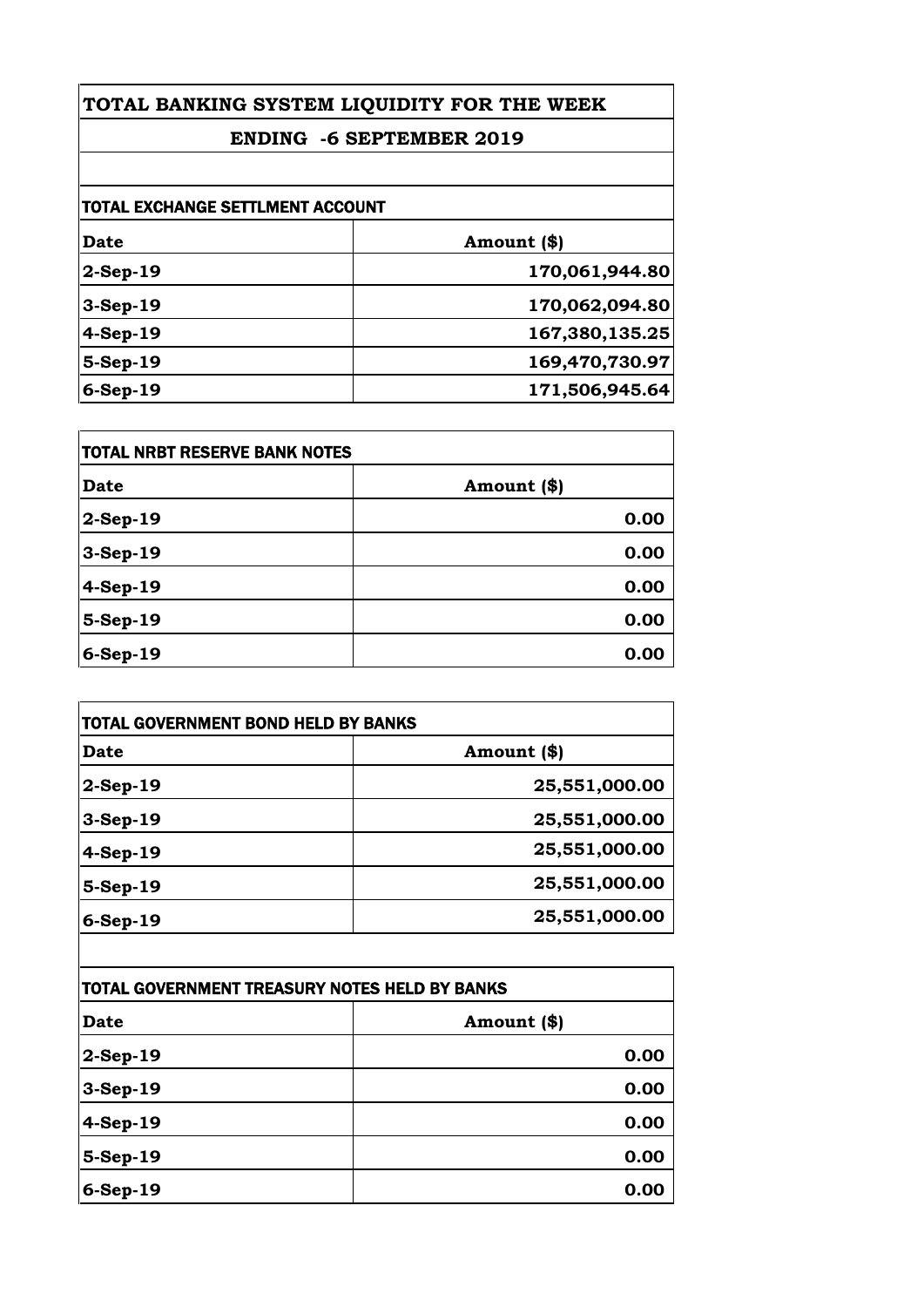## **ENDING -13 SEPTEMBER 2019**

| <b>TOTAL EXCHANGE SETTLMENT ACCOUNT</b> |                |
|-----------------------------------------|----------------|
| Date                                    | Amount (\$)    |
| 9-Sep-19                                | 171,695,663.73 |
| 10-Sep-19                               | 171,690,169.65 |
| 11-Sep-19                               | 171,497,125.17 |
| 12-Sep-19                               | 172,376,154.19 |
| 13-Sep-19                               | 175,723,636.14 |

| <b>TOTAL NRBT RESERVE BANK NOTES</b> |             |
|--------------------------------------|-------------|
| <b>Date</b>                          | Amount (\$) |
| 9-Sep-19                             | 0.00        |
| 10-Sep-19                            | 0.00        |
| 11-Sep-19                            | 0.00        |
| $12-Sep-19$                          | 0.00        |
| 13-Sep-19                            | 0.00        |

| <b>TOTAL GOVERNMENT BOND HELD BY BANKS</b> |               |
|--------------------------------------------|---------------|
| Date                                       | Amount (\$)   |
| 9-Sep-19                                   | 25,551,000.00 |
| 10-Sep-19                                  | 25,551,000.00 |
| 11-Sep-19                                  | 25,551,000.00 |
| $12$ -Sep-19                               | 25,551,000.00 |
| 13-Sep-19                                  | 25,551,000.00 |
|                                            |               |

| TOTAL GOVERNMENT TREASURY NOTES HELD BY BANKS |             |
|-----------------------------------------------|-------------|
| Date                                          | Amount (\$) |
| 9-Sep-19                                      | 0.00        |
| 10-Sep-19                                     | 0.00        |
| 11-Sep-19                                     | 0.00        |
| 12-Sep-19                                     | 0.00        |
| 13-Sep-19                                     | 0.00        |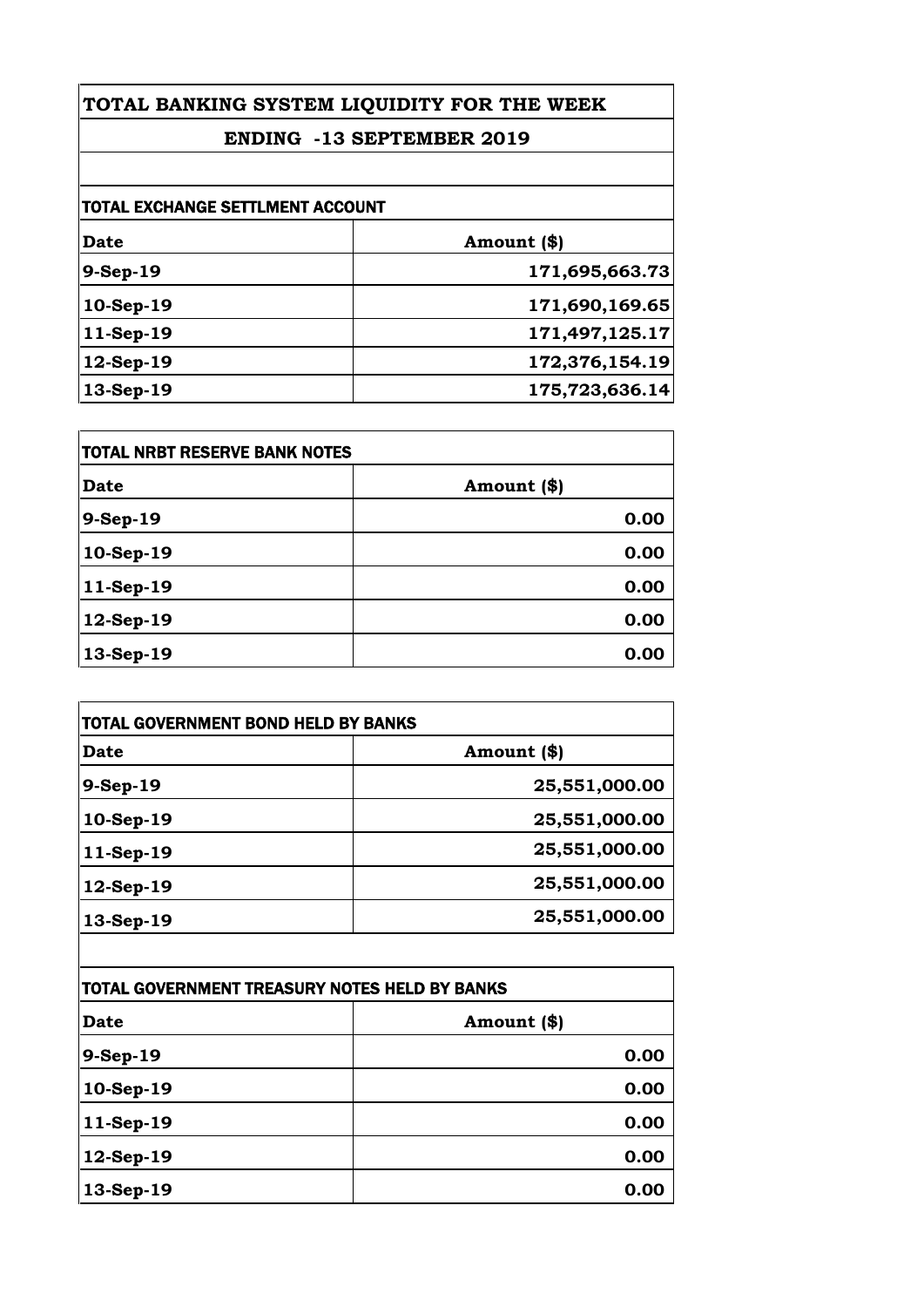## **ENDING -20 SEPTEMBER 2019**

| itotal exchange settlment account |                |
|-----------------------------------|----------------|
| Date                              | Amount (\$)    |
| $16$ -Sep-19                      | 172,139,178.89 |
| 18-Sep-19                         | 172,893,219.05 |
| 20-Sep-19                         | 172,676,147.38 |

| <b>ITOTAL NRBT RESERVE BANK NOTES</b> |             |
|---------------------------------------|-------------|
| <b>Date</b>                           | Amount (\$) |
| 16-Sep-19                             | 0.00        |
| 18-Sep-19                             | 0.00        |
| $ 20 - \text{Sep-19} $                | 0.00        |

| TOTAL GOVERNMENT BOND HELD BY BANKS |               |
|-------------------------------------|---------------|
| Date                                | Amount (\$)   |
| $16-Sep-19$                         | 25,551,000.00 |
| 18-Sep-19                           | 25,551,000.00 |
| 20-Sep-19                           | 25,551,000.00 |
|                                     |               |

 $\mathsf{l}$ 

| TOTAL GOVERNMENT TREASURY NOTES HELD BY BANKS |             |
|-----------------------------------------------|-------------|
| Date                                          | Amount (\$) |
| $16-Sep-19$                                   | 0.00        |
| $18-Sep-19$                                   | 0.00        |
| $ 20 - \text{Sep-19} $                        | 0.00        |